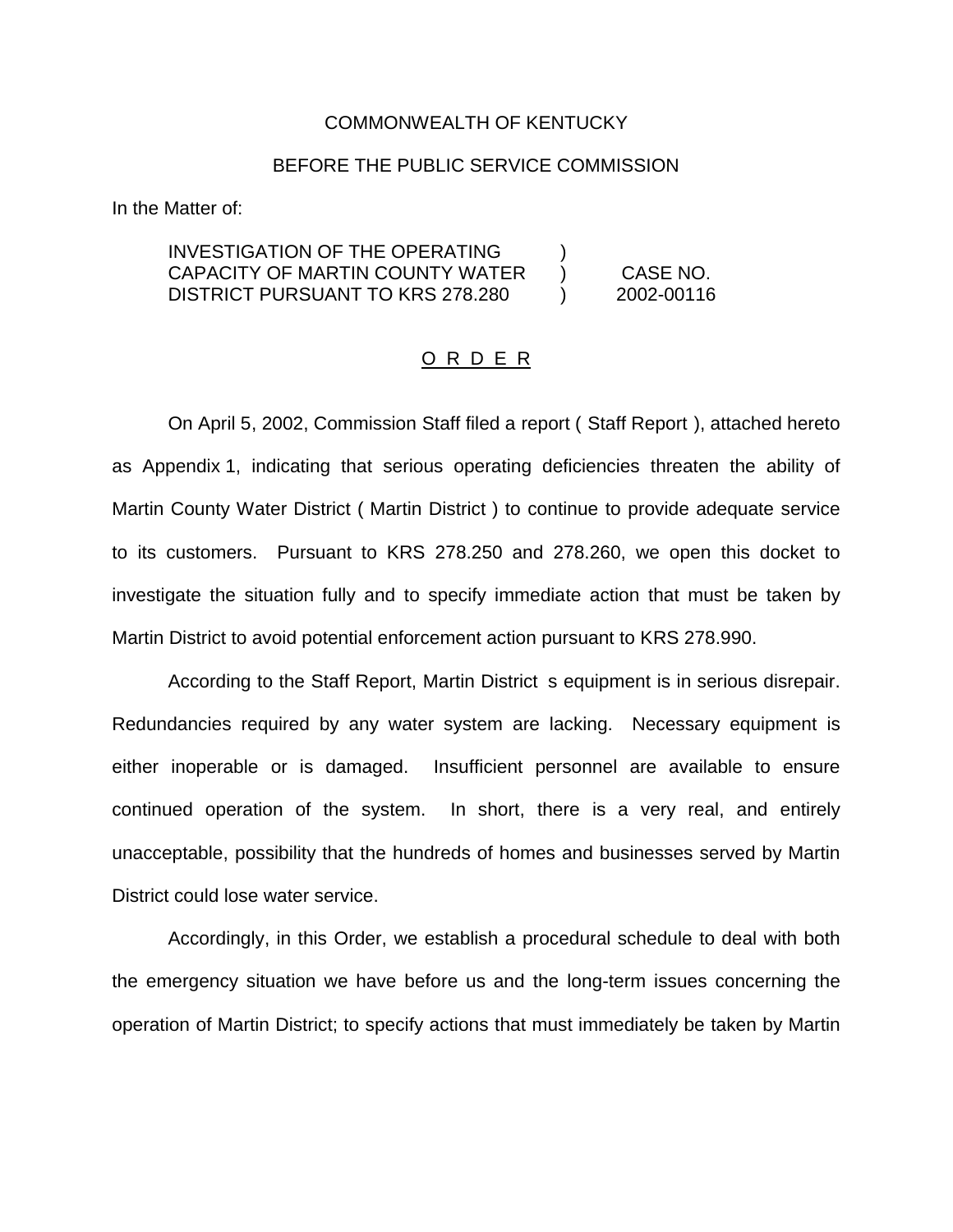District; and to ensure that the deficiencies noted in the Staff Report are corrected without delay.

IT IS THEREFORE ORDERED that:

1. Martin District shall, no later than close of business Monday, April 8, 2002, place orders for all replacement parts necessary to restore operating sufficiency and necessary system redundancy.

2. Martin District shall appear at an informal conference with Commission Staff at the Commission s offices at 211 Sower Boulevard, Frankfort, Kentucky at 1:00 p.m., Eastern Daylight Time, on Tuesday, April 9, 2002, for the purpose of providing to the Commission copies of the orders placed as prescribed in Ordering Paragraph 1, and for the purpose of discussing the actions necessary to cure the operating deficiencies of Martin District. Such actions shall include provisions for securing additional certified water treatment plant operators and for requesting, if necessary, emergency rate relief to cover expenses for the actions required by this Order.

3. A formal hearing, at which the Commissioners of Martin District shall appear, is scheduled for 1:00 p.m., Eastern Daylight Time, April 25, 2002 in Hearing Room 1 of the Commission s offices at 211 Sower Boulevard, Frankfort, Kentucky for the purpose of receiving evidence concerning operating issues described in the Staff Report.

4. The Executive Director shall serve, by United States Mail and by facsimile, a copy of this Order upon the Natural Resources and Environmental Protection Cabinet, Division of Water; the County Judge/Executive of Martin County, Kentucky; each

-2-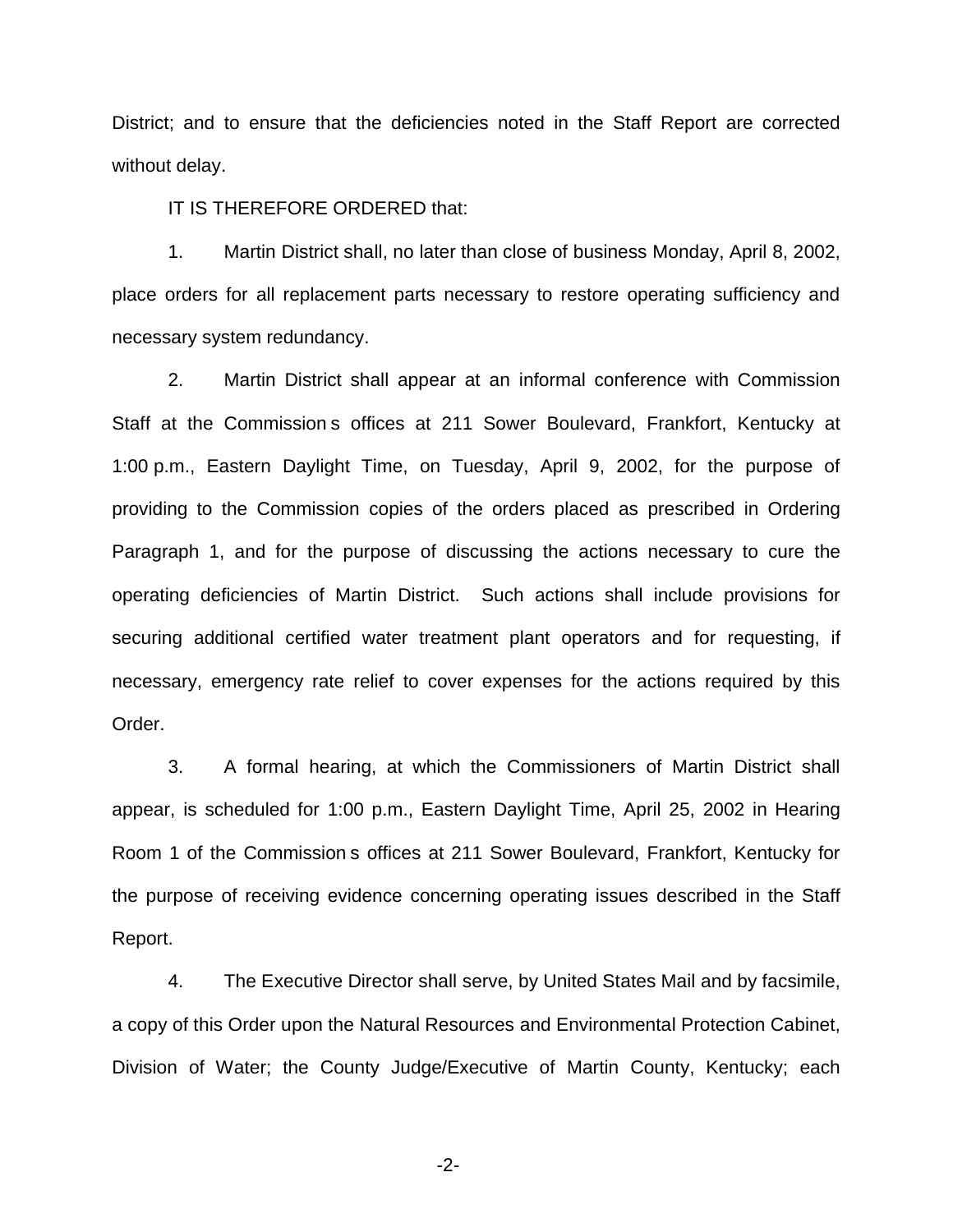member of Martin District s Board of Commissioners; and the Superintendent of Martin District.

Done at Frankfort, Kentucky, this 5<sup>th</sup> day of April, 2002.

By the Commission

ATTEST:

Deputy Executive Director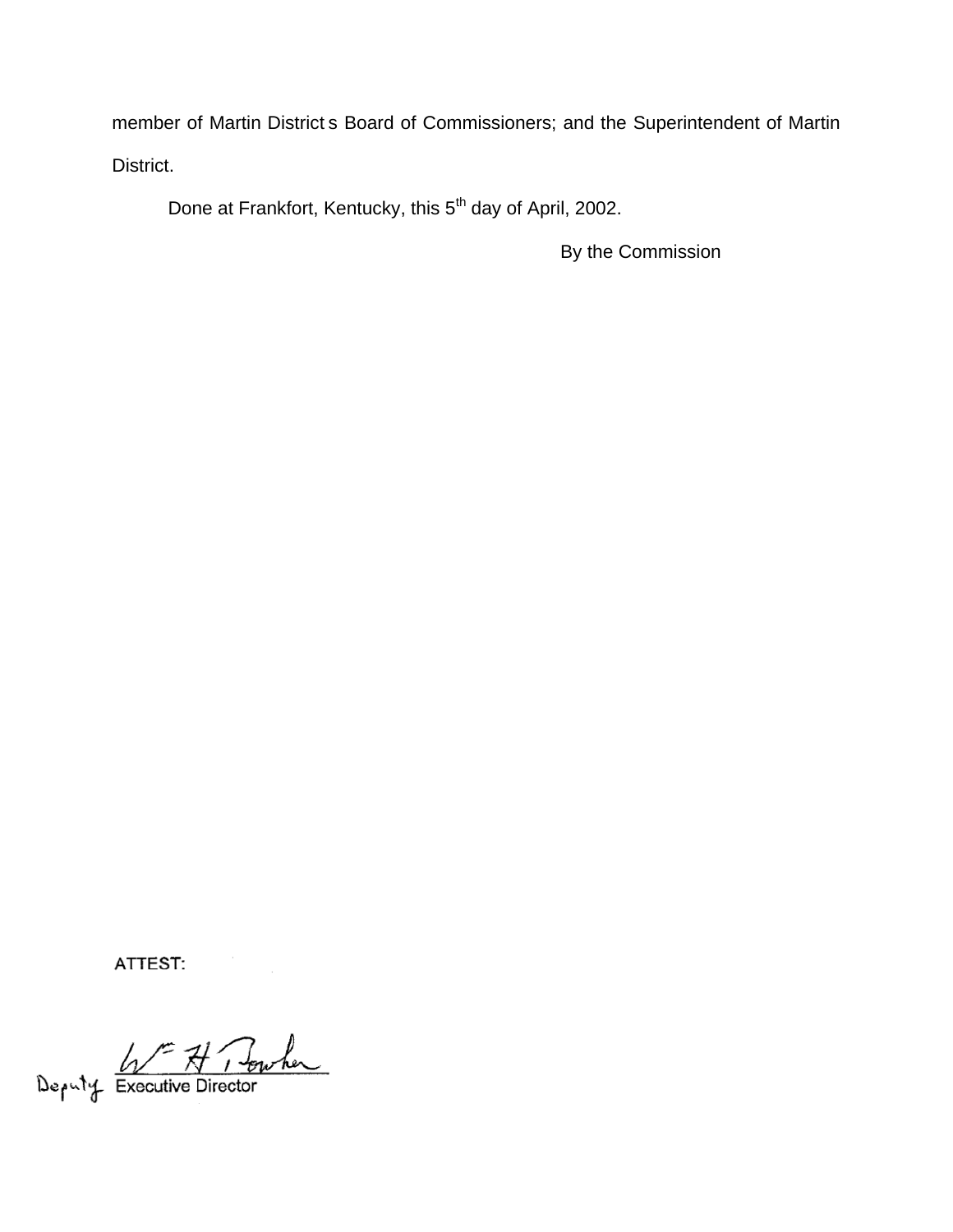APPENDIX TO AN ORDER OF THE KENTUCKY PUBLIC SERVICE COMMISSION IN CASE NO. 2002-00116 DATED APRIL 5, 2002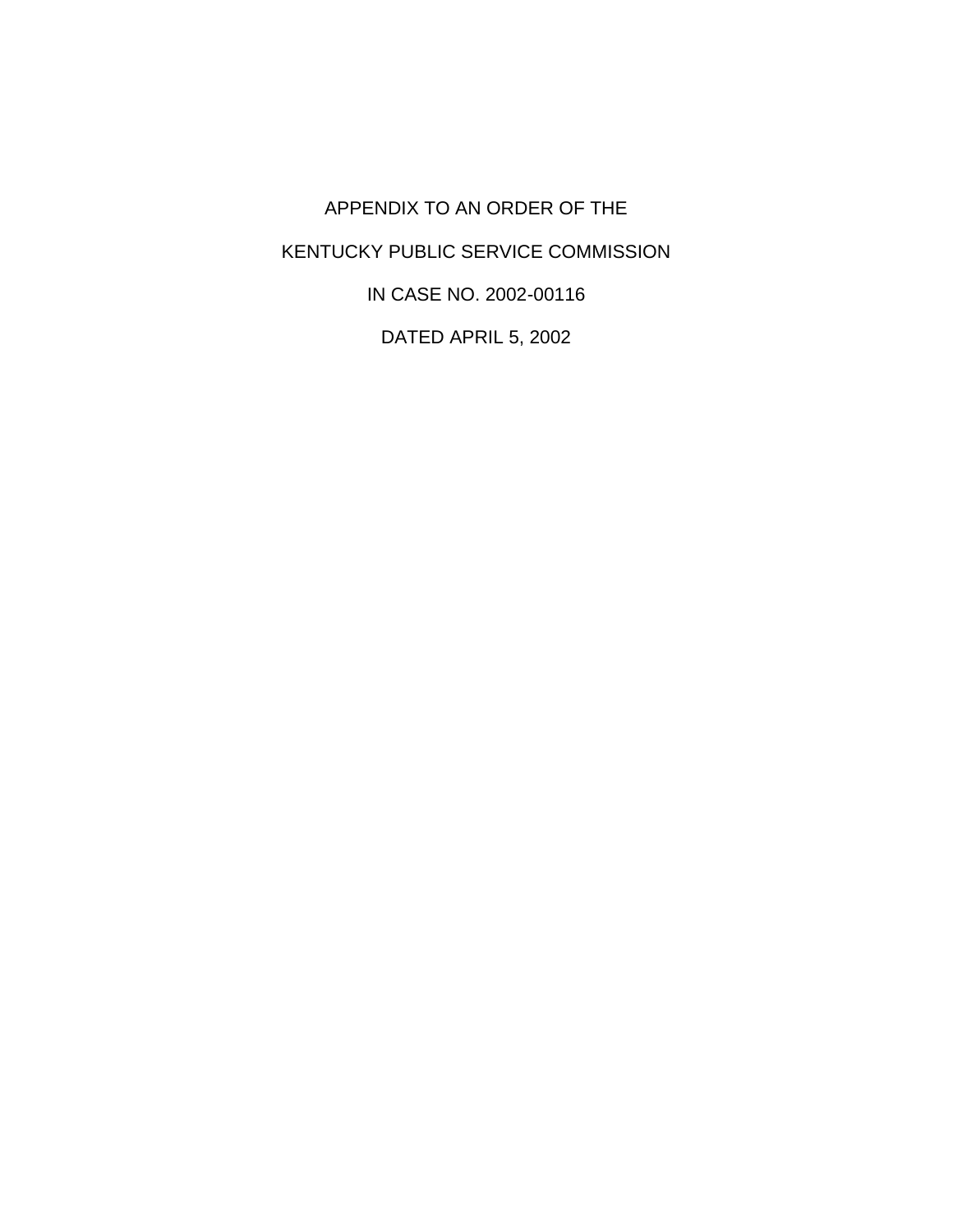## Martin County Water District Water Plant Inspection 4/5/2002

On April 4, 2002 PSC personnel, Robert Amato, James Rice, and Virginia Smith inspected the Martin County Water Plant located on Lick Branch Road in Martin county, KY. Water plant personnel assisted on the inspection.

MCWD personnel walked us through the operation of the plant. The following observations were made of the water plant equipment and operation.

- Plant Operators There is one certified plant operator employed by the water district and a contract with Kentucky American Water Company to provide one certified operator for 8 hours per day, 5 days per week. The MCWD operator is working 16 hour shifts on weekdays and 24 hours per day on the weekends.
- High Service Pumps There are two 1400 gpm pumps that pump water from the treatment plant to the majority of the distribution system. One pump is out of service and valved off. It has reportedly been out of service for several years. There is only one starter for both pumps. The working pump reportedly has not been serviced in several years.

The pump has to be hand operated. The plant operator must watch the clearwell level and turn the pump on when the clearwell is nearly full and turn it off when the water in the clearwell lowers. The pump trips a breaker when starting about 25 percent of the time. The breaker must be manually reset and the pump started again. We observed a pump start. Three tries were necessary to start the pump. There are no replacement parts on site.

- ∑ Telemetry The telemetry system from the storage tanks to the plant does not work. The operators must rely on distribution personnel to visually observe the tanks and radio in to the plant the water level or, if it is overflowing. Often citizens call the plant to tell them that a tank is overflowing or that they are out of water. Several of the tanks overflow daily. (One tank was overflowing when we arrived at the plant for this inspection. Personnel did not know immediately how to stop the overflow without putting customers out of water. They later discovered an isolation valve at the tank site.)
- ∑ Filter Valves several of the valves that control the flow into and out of the filters do not work properly. The operators must monitor the level of water in the filters and adjust certain valves to keep the water at the appropriate level.
- Electric Panels Most electrical panels in the pump room are exposed.
- Booster Pumps According to MCWD personnel most of the booster pump stations are operating with only one pump (they are set up for two pumps).
- The chemical feed lines do not work properly.

# **Discussion**

The MCWD water plant is in a general state of disrepair. The plant has lost most of the redundancy that was designed into it due to equipment failure. If a critical piece of